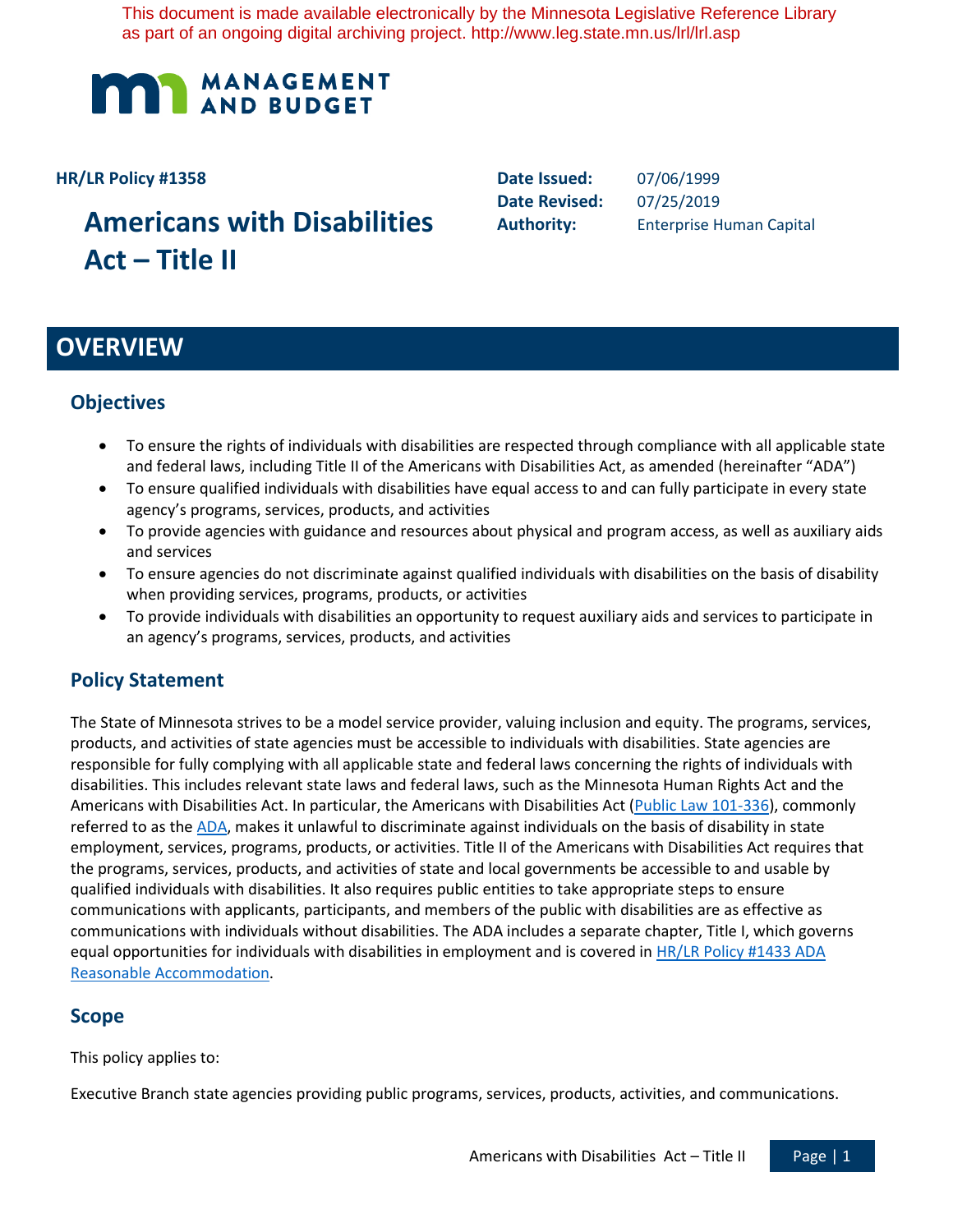# **Definitions and Key Terms**

#### *An Individual with a disability* is defined as:

(1) A person with a physical or mental impairment that substantially limits one or more of the person's major life activities. Major life activities include, but are not limited to:

- a. Caring for one's self, performing manual tasks, seeing, hearing, eating, sleeping, walking, standing, sitting, reaching, lifting, bending, speaking, breathing, learning, reading, concentrating, thinking, writing, communicating, interacting with others, and working
- b. Operating a major bodily function

(2) A person with a history of, or who has been misclassified as having, a physical or mental impairment that substantially limits one or more major life activities

(3) A person who is regarded as having such an impairment. Being regarded as having an impairment means:

- a. Has a physical or mental impairment that does not substantially limit major life activities but that is treated by a public entity as constituting such limitation
- b. Has a physical or mental impairment that substantially limits major life activities only as a result of the attitudes of others toward such impairment
- c. Has no disability but is treated by a public entity as having such impairment

#### [\(28 CFR 35.104;](https://www.ada.gov/regs2010/titleII_2010/titleII_2010_regulations.htm#a35104) 28 C.F.R. § 35.108)

*A qualified individual with a disability* is defined as "an individual with a disability who, with or without reasonable modifications to rules, policies, or practices, the removal of architectural, communication, or transportation barriers, or the provision of auxiliary aids and services, meets the essential eligibility requirements for the receipt of services or the participation in programs or activities provided by a public entity." ( $28$  C.F.R. § 35.104)

#### *Auxiliary Aids and Services* may include:

(1) Qualified interpreters on-site or through video remote interpreting (VRI) services; note takers; real-time computer-aided transcription services (also known as communication access real-time translation or CART); written materials; exchange of written notes; telephone handset amplifiers; assistive listening devices; assistive listening systems; telephones compatible with hearing aids; closed caption decoders; open and closed captioning, including real-time captioning; voice, text, and video-based telecommunications products and systems, including text telephones (TTYs), videophones, and captioned telephones, or equally effective telecommunications devices; videotext displays; accessible electronic and information technology; or other effective methods of making aurally delivered information available to individuals who are deaf or hard of hearing.

(2) Qualified readers; taped texts; audio recordings; Brailled materials and displays; screen reader software; magnification software; optical readers; secondary auditory programs (SAP); large print materials; accessible electronic and information technology; or other effective methods of making visually delivered materials available to individuals who are blind or have low vision.

(3) Acquisition or modification of equipment or devices.

(4) Other similar services and actions. [\(28 C.F.R. § 35.104](https://www.ecfr.gov/cgi-bin/text-idx?SID=fa7c913e013031de2c217c399aeb78e1&mc=true&node=se28.1.35_1104&rgn=div8) ). An example of other similar services and actions includes audio descriptions.

Americans with Disabilities Act – Title II Page | 2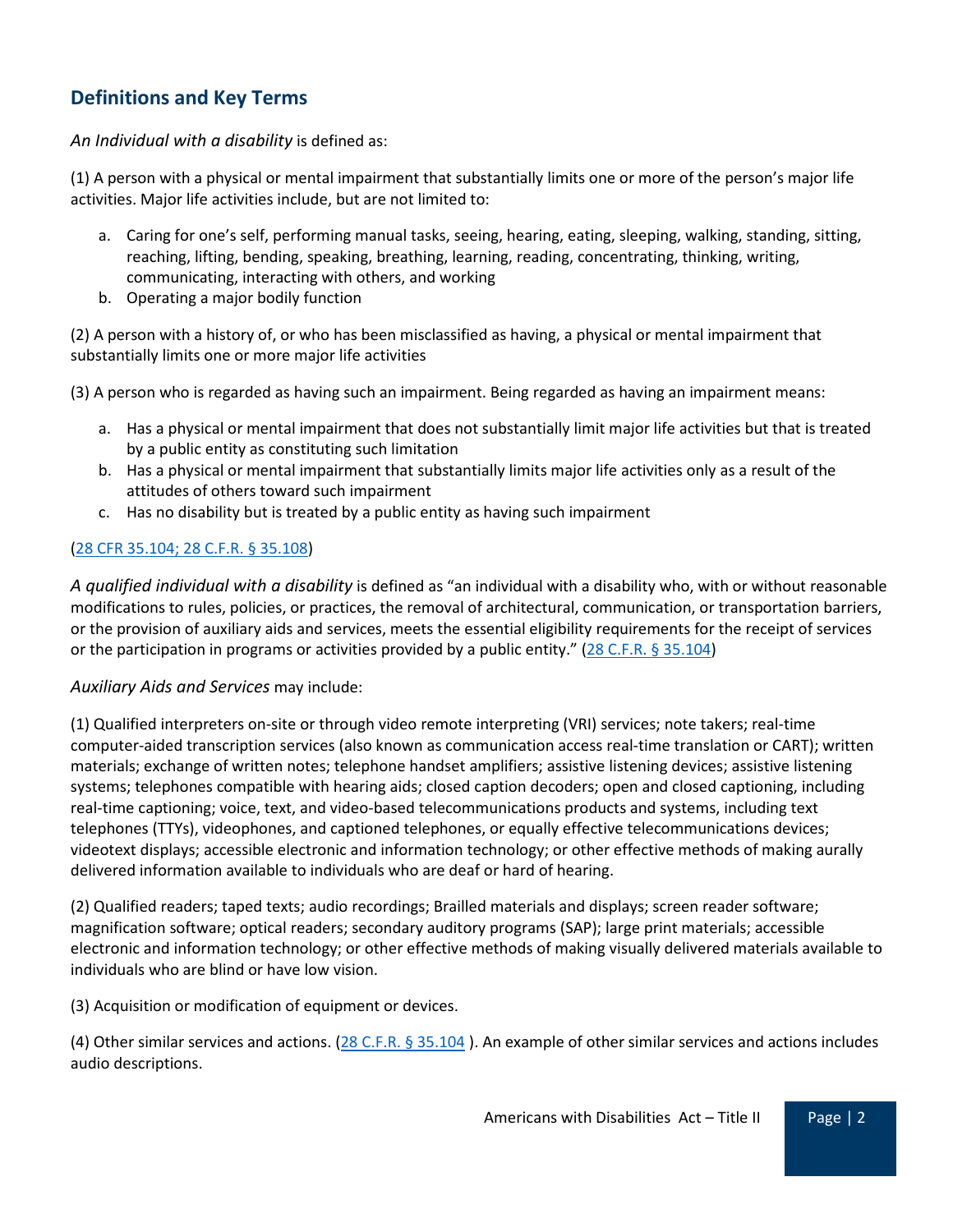*Direct threat* means a significant risk to the health or safety of others that cannot be eliminated by a modification of policies, practices or procedures, or by the provision of auxiliary aids or services. [\(28 C.F.R.](https://www.ada.gov/regs2010/titleII_2010/titleII_2010_regulations.htm#a35104) § 35.104)

*Wheelchair* means a manually-operated or power-driven device designed primarily for use by an individual with a mobility disability for the main purpose of indoor, or of both indoor and outdoor, locomotion. [\(28 C.F.R.](https://www.ada.gov/regs2010/titleII_2010/titleII_2010_regulations.htm#a35104) § 35.104)

*Other power-driven mobility device* means any mobility device powered by batteries, fuel, or other engines whether or not designed primarily for use by individuals with mobility disabilities—used by individuals with mobility disabilities for the purpose of locomotion, including golf carts, electronic personal assistance mobility devices (EPAMDs), such as the Segway® PT, or any mobility device designed to operate in areas without defined pedestrian routes, but is not a wheelchair within the meaning of this section.  $(28 C.F.R. \frac{6}{5} 35.104)$  $(28 C.F.R. \frac{6}{5} 35.104)$  Power-driven mobility devices are not limited to those listed here, and may change based on technological advances.

*Service animal* means a dog that is individually trained to do work or perform tasks for a person with a disability. Other species of animals are not service animals for the purposes of this definition. The work or tasks performed by a service animal must be directly related to the handler's disability. The crime deterrent effects of an animal's presence and the provision of emotional support, well-being, comfort, or companionship do not constitute work or tasks for the purposes of this definition. [\(28 C.F.R.](https://www.ada.gov/regs2010/titleII_2010/titleII_2010_regulations.htm#a35104) § 35.104). For service animal alternatives to dogs, see 28 CFR 35.136(i)(2).

*Reasonable modification* means an agency must make a reasonable modification or adjustment in its policies, practices, or procedures when that modification is necessary to avoid discrimination on the basis of disability, unless the agency can demonstrate that making the modifications would fundamentally alter the nature of the service, program, or activity. An agency is not required to provide a reasonable modification to an individual who meets the definition of "individual with a disability" solely under the "regarded as" prong of the definition of "individual with a disability." [\(28 CFR 35.130\(b\)\(7\)\)](https://www.gpo.gov/fdsys/pkg/CFR-2016-title28-vol1/xml/CFR-2016-title28-vol1-sec35-130.xml)

## **Exclusions**

N/A

# **Statutory References**

[Americans with Disabilities Act,](http://www.law.cornell.edu/uscode/text/42/chapter-126) 42 U.S.C. § 12101, *et seq*.

[Revised ADA Regulations](http://www.ada.gov/regs2010/ADAregs2010.htm) Implementing Title II and Title III, 28 C.F.R. Part 35

[Rehabilitation Act of 1973, Title 29 USC § 701](http://www.gpo.gov/fdsys/pkg/USCODE-2011-title29/pdf/USCODE-2011-title29-chap16-other-sec701.pdf)

Rehabilitation Act of 1973, [Section 504](https://www2.ed.gov/about/offices/list/ocr/504faq.html)

Rehabilitation Act of 1973, [Section 503](https://www.dol.gov/ofccp/regs/compliance/sec503.htm)

MN Statutes Chapter 363A, including but not limited to M.S. 363A.12, .19, .42, & .43 (MN Human Rights Act)

[M.S. 16E.03, Subd. 9,](https://www.revisor.mn.gov/statutes/cite/16E.03) IT Accessibility Standards

[M.S. 15.44, Aids for Persons with Disabilities at State Meetings](https://www.revisor.mn.gov/statutes/?id=15.44)

[M.S. 16C.145, Nonvisual Technology Access Standards](https://www.revisor.mn.gov/statutes/?id=16C.145)

[M.S. Chapter 237.50-56,](https://www.revisor.mn.gov/statutes/cite/237) Telecommunications.

[M.S. 256C.02,](https://www.revisor.mn.gov/statutes/cite/256C.02) Public Accommodations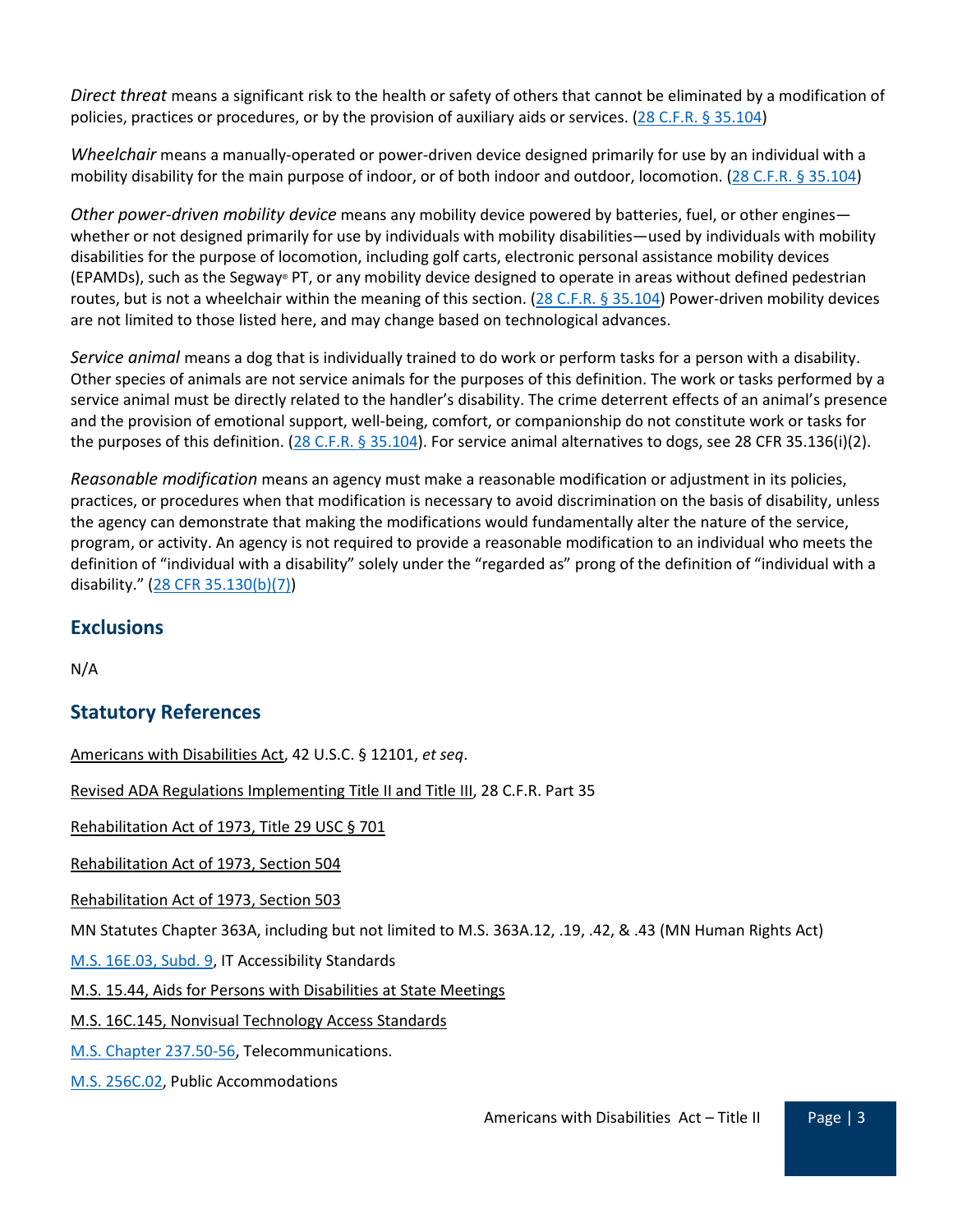# **GENERAL STANDARDS AND EXPECTATIONS**

State agencies are committed to providing a welcoming environment to individuals with disabilities, ensuring equal access, full participation, and non-discrimination on the basis of disability. As part of that commitment, state agencies must provide qualified individuals with disabilities an equal opportunity to participate in agency programs, services, products, and activities. This requirement goes beyond physical accessibility to agency offices. Rather, agencies must take appropriate steps to ensure qualified individuals with disabilities can take part in and benefit from agency programs, services, products, and activities.

The information provided below is intended to assist agencies in complying with the applicable state and federal law. The information below is not exhaustive. Ultimately, it is the responsibility of each agency to ensure compliance with laws that are relevant to its programs, services, products, and activities. This is particularly true when an agency has specific programmatic responsibilities that require creation of relevant policies or procedures or when an agency engages in activities that carry their own planning or reporting requirements (e.g., *Olmstead* requirements).

# **Accessible Communications**

A state agency must take appropriate steps to ensure all communications with applicants for services, participants, members of the public with disabilities and their companions with disabilities, are as effective as communications with those without disabilities. Companions include family members, friends, or associates of the individual seeking to access a service, program, or activity of an agency, who, along with such individual, is an appropriate person with whom the state agency should communicate. Information created, published, or distributed by state agencies must be accessible or available in an accessible format upon request. In particular, agencies must ensure electronic and web-based communications meet appropriate accessibility standards (see IT Accessibility, below). For guidance from the Department of Justice, review the ADA Effective Communications Guidelines.

## *Auxiliary Aids and Services*

A state agency must generally, upon request, provide appropriate auxiliary aids and services leading to effective communication for qualified individuals with disabilities so they can enjoy the benefit of and have an equal opportunity to participate in the agency's programs, services, products, and activities.  $(28 C.F.R. § 35.160(b))$ 

The type of auxiliary aids and services necessary to ensure effective communication will vary with the method of communication used by the individual; the nature, length, and complexity of the communication involved; and the context in which the communication is taking place. To determine what types of auxiliary aids and services are appropriate, a state agency must give primary consideration to the requests of individuals with disabilities. To be effective, auxiliary aids and services must be provided in accessible formats, in a timely manner, and in such a way as to protect the privacy and independence of the individual with a disability. [\(28 C.F.R. § 35.160\(b\)\)](https://www.ada.gov/regs2010/titleII_2010/titleII_2010_regulations.htm#a35160)

An agency may not charge an individual with a disability or a group of individuals with disabilities for the cost of measures, such as auxiliary aids and services that are required to ensure effective communication. [\(28 C.F.R. §](https://www.ada.gov/regs2010/titleII_2010/titleII_2010_regulations.htm#a35130)  [35.130\)](https://www.ada.gov/regs2010/titleII_2010/titleII_2010_regulations.htm#a35130)

A state agency must not:

- Require individuals with disabilities to bring their own interpreter to interpret
- Rely on an adult accompanying an individual with a disability to interpret or facilitate communication (unless (1) There is an emergency involving an imminent threat to the safety or welfare of an individual or

Americans with Disabilities  $Act - Title II$  Page | 4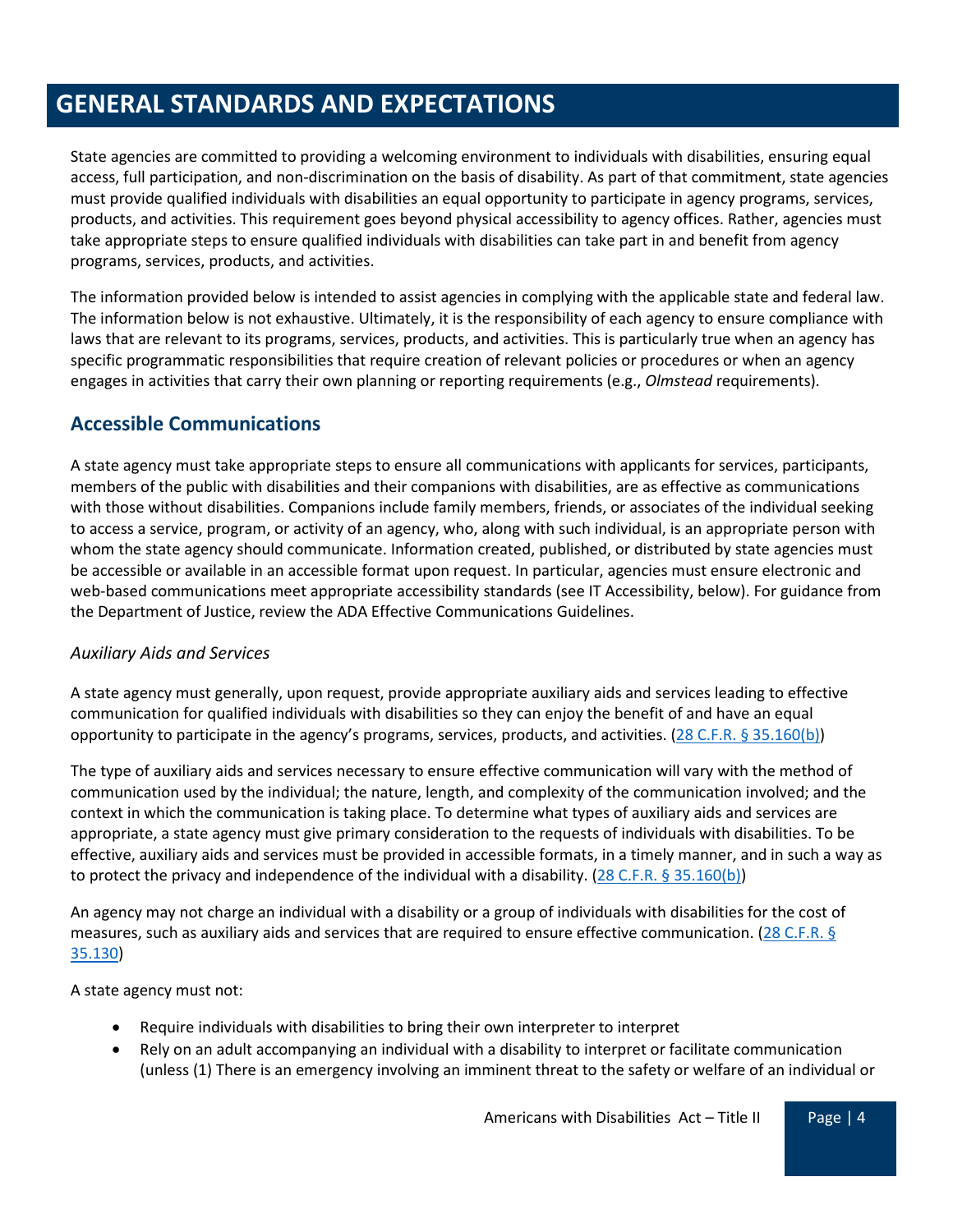the public where there is no interpreter available; or (2) The individual with a disability specifically requests the accompanying adult interpret or facilitate communication, the accompanying adult agrees to provide such assistance, and reliance on that adult for such assistance is appropriate under the circumstances

• Rely on a minor child to interpret or facilitate communication unless there is an emergency involving an imminent threat to the safety or welfare of an individual or the public where there is no interpreter available [\(28 C.F.R. § 35.160\(c\)\)](https://www.ada.gov/regs2010/titleII_2010/titleII_2010_regulations.htm#a35160)

If you have questions about these and other requests for auxiliary aids and services please contact your ADA Coordinator or the MMB State ADA Coordinator.

## *Statement on Availability of Information in Alternative Formats*

All written, electronic, or multimedia material intended for distribution to the public and is developed, used, or distributed by an agency will contain a statement indicating the information is available in alternative formats to individuals with disabilities upon request. The alternative format must be provided in a timely manner. Alternative formats may include, but are not limited to: large text, audio description, CART transcript, closed captioning, Braille, or other alternative formats. These alternative formats are not mutually exclusive, and an agency may need to provide information in more than one alternative format depending on need.

The following statement must be included on all new materials and must be added to existing materials when they are reprinted. Preprinted materials in use prior to reprinting must have a label attached that contains the following statement:

• This [document/information/insert medium] is available in alternative formats to individuals with disabilities by contacting [state agencies must enter contact information including phone, email or through preferred telecommunications provider, and/or at the agency's physical address or general email address for this purpose].

#### *Telecommunications*

When contacting the general public by telephone, all agencies must ensure communication is equally accessible and effective to people who are deaf, deafblind, hard of hearing, or speech-impaired by providing telecommunication access.

Agencies, departments, divisions, and units that do not receive frequent calls from persons using TTYs or TDDs (approximately 5–6 calls per month), should use the following language:

• "Call (your agency contact number/651-xxx-xxxx) (Voice) or call using your preferred Telecommunications Relay Provider."

It is the responsibility of each agency to provide proper training to employees answering telecommunications relay calls.

#### *Written Materials*

Agencies will ensure written materials, including email messages, electronic materials, and multimedia materials, which are developed, used, or purchased for distribution to the public contain a statement explaining the information is available in alternative formats to individuals with disabilities upon request. In particular, one of the following statements must be included on all new materials to be distributed to the public and must be added to existing materials when they are reprinted for public distribution.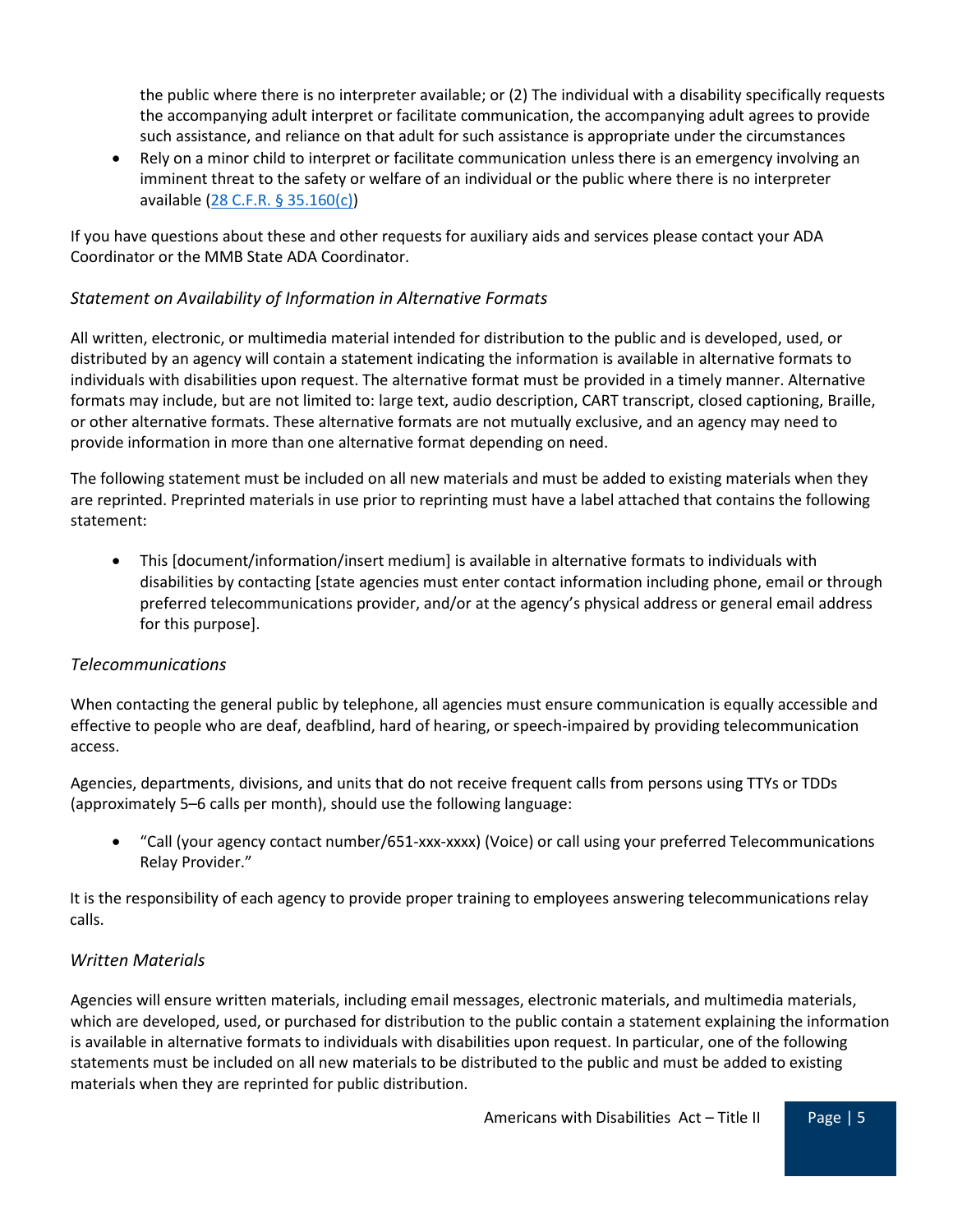Preprinted materials in use for public distribution prior to reprinting must have a label attached that contains the following statement:

• This document is available in alternative formats to individuals with disabilities by calling (agency phone number), or by emailing (agencies may add preferred email address for this type of request).

Before being distributed to the public, agencies should review accessibility best practices in creating and testing the documents. Each document must, at minimum, be checked using a software-based accessibility checker if available. Please see the [electronic documents](https://mn.gov/mnit/about-mnit/accessibility/electronic-documents.jsp) section of the Office of Accessibility website or consult your agency's digital accessibility coordinator for more information.

Agencies must promptly respond to requests for reasonable accommodations, auxiliary aids, or materials in an alternative format.

# **Information Technology (IT)/Multimedia Accessibility**

Agencies must comply with the Minnesota State Accessibility Standard. The goal of the Accessibility Standard is to improve the accessibility and usability of information technology products and services for all customers and employees of the State of Minnesota.

All information technology procured or developed for public services or state operations must adhere to the State of Minnesota Accessibility Standard and associated processes, which are posted on MNIT's website. Website accessibility has been required as of September 1, 2010 under Minnesota's State Accessibility Standard.

Any exceptions to the standards may be granted by the chief information accessibility officer based upon a request by an agency. Please see the MNIT [Accessibility Policies and Standards](https://mn.gov/mnit/government/policies/accessibility/) website for more information.

# **Modifications in Policies, Practices, and Procedures**

A state agency must make all reasonable modifications to policies and programs to ensure qualified individuals with disabilities have an equal opportunity to use all of its programs, services, products, and activities, unless the agency can demonstrate that making the modifications would fundamentally alter the nature of the service, program, or activity, or result in undue financial and administrative burdens. Agencies are not required to provide a reasonable modification to an individual who qualifies as having a "disability" solely because the individual is "regarded as" having a disability.

An agency must not charge an individual with a disability or a group of individuals with disabilities for the cost of providing a reasonable modification, and should account for potential reasonable modification costs in the event or meeting budget.

## *Requests for Modifications*

Requests for reasonable modifications may be made by any qualified individual with a disability to ensure equal opportunity to access to an agency's programs, services, products, and activities, or by a third party, such as a family member, friend, union representative, health professional or other representative, on behalf of a qualified individual with a disability.

A request for reasonable modification may be made to any or all of the following: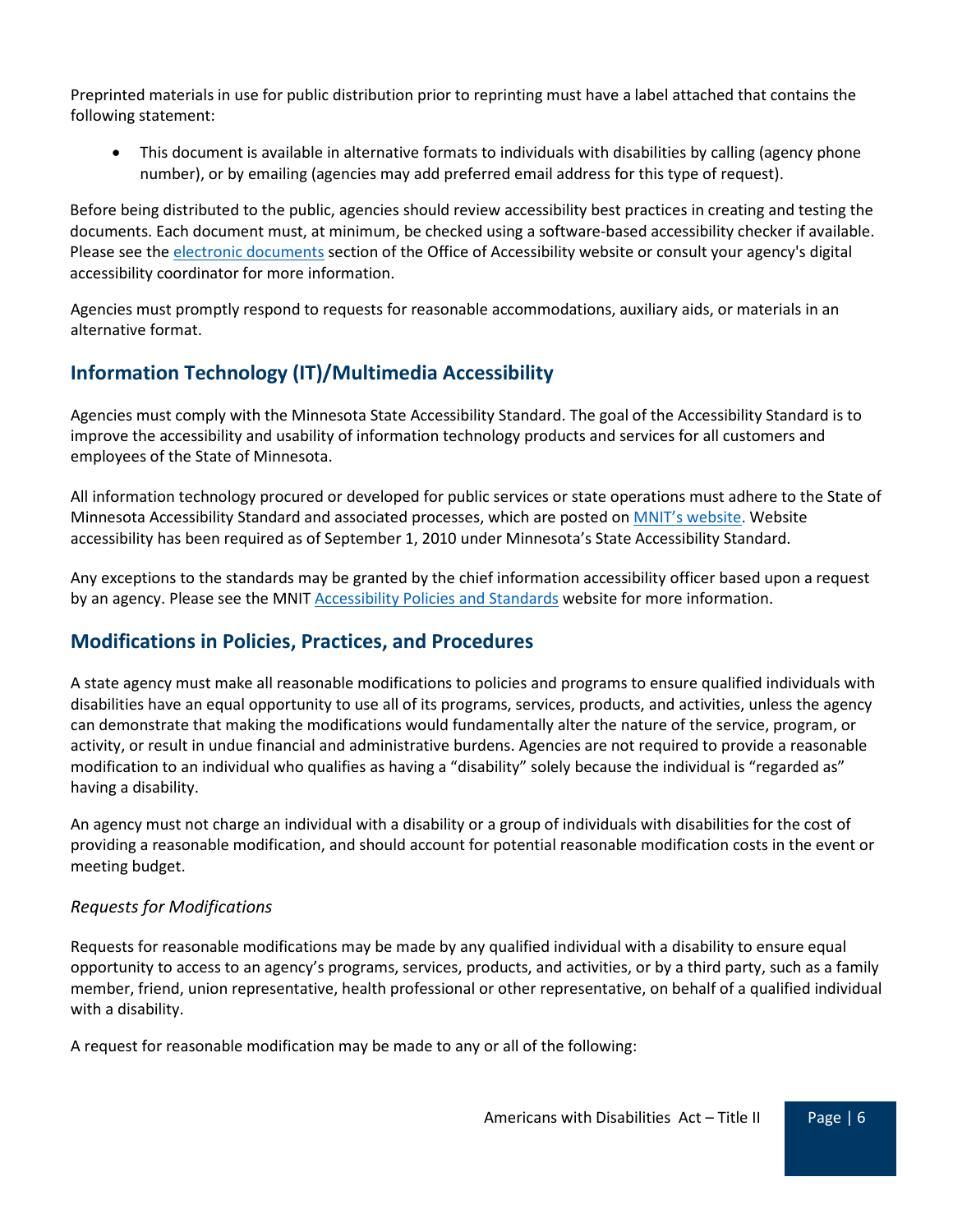- An agency employee who has contact with the qualified individual with a disability as part of the related program, service, or activity, or the supervisor or manager of that agency employee
- Agency Affirmative Action Officer/Designee
- Agency ADA Coordinator
- Agency Human Resources Office
- Any agency official with whom the applicant has contact during the agency program, service, or activity

# **Meeting/Program/Event Accessibility**

It is the responsibility of the agency hosting or sponsoring a meeting to ensure all accessibility requirements are met. Meetings include but are not limited to in-person meetings, conference calls, and video conferences.

Public meetings hosted or sponsored by a state agency must be held in a location that meet the State Building Code requirements relating to accessibility for persons with disabilities. Meetings or events for specific individuals must be held in a space that meets State Building Code requirements relating to accessibility for persons with disabilities if a person with a disability gives reasonable advance notice of an intent to attend the event.

Prior to holding a meeting, agencies must ask if any participants require a reasonable accommodation, auxiliary aids, or materials in alternative formats. Public meetings hosted or sponsored by state agencies are encouraged to follow accessibility guidelines for meetings published on the [ADA Guidance on Accessible Meetings](https://www.ada.gov/business/accessiblemtg.pdf) website and on the [Minnesota IT Services website.](https://mn.gov/mnit/programs/accessibility/meetings.jsp)

Agencies must inform potential participants of public, enterprise-wide or agency-wide meetings about the availability of reasonable accommodations, modifications, and auxiliary aids, by including one of the following statements on online registration materials, invitations, bulletins, flyers, brochures, public service announcements, or any other printed, electronic, or multimedia material used to inform participants of the event. Agencies should provide this information within a reasonable time prior to the anticipated date of the meeting. Agencies may not deny a request for a reasonable accommodation based solely on the agency's failure to solicit requests for reasonable accommodations in a timely manner.

For meetings or events for which individuals are not pre-registering, the following statement must be used:

• Individuals with a disability who need a reasonable accommodation to participate in this event please contact the agency ADA Coordinator at (phone number) by (date) or call using your preferred Telecommunications Relay Provider.

Use the following statement for meetings or events for which individuals are pre-registering

- To request a reasonable accommodation and/or alternative format of this [document] [other type of communication], contact us at xx-xxx-xxxx [unit's phone number] o[r accessibility.mmb@state.mn.us.](mailto:accessibility.mmb@state.mn.us) All requests must be submitted by (date).
- Requests submitted after this date may not be able to be accommodated. If you have any questions please contact your preferred telecommunications provider, or email (agencies may add preferred email address for this type of request.)

Agencies are encouraged to include a separate field in the registration form for individuals to request and specify accommodations for the event or meeting.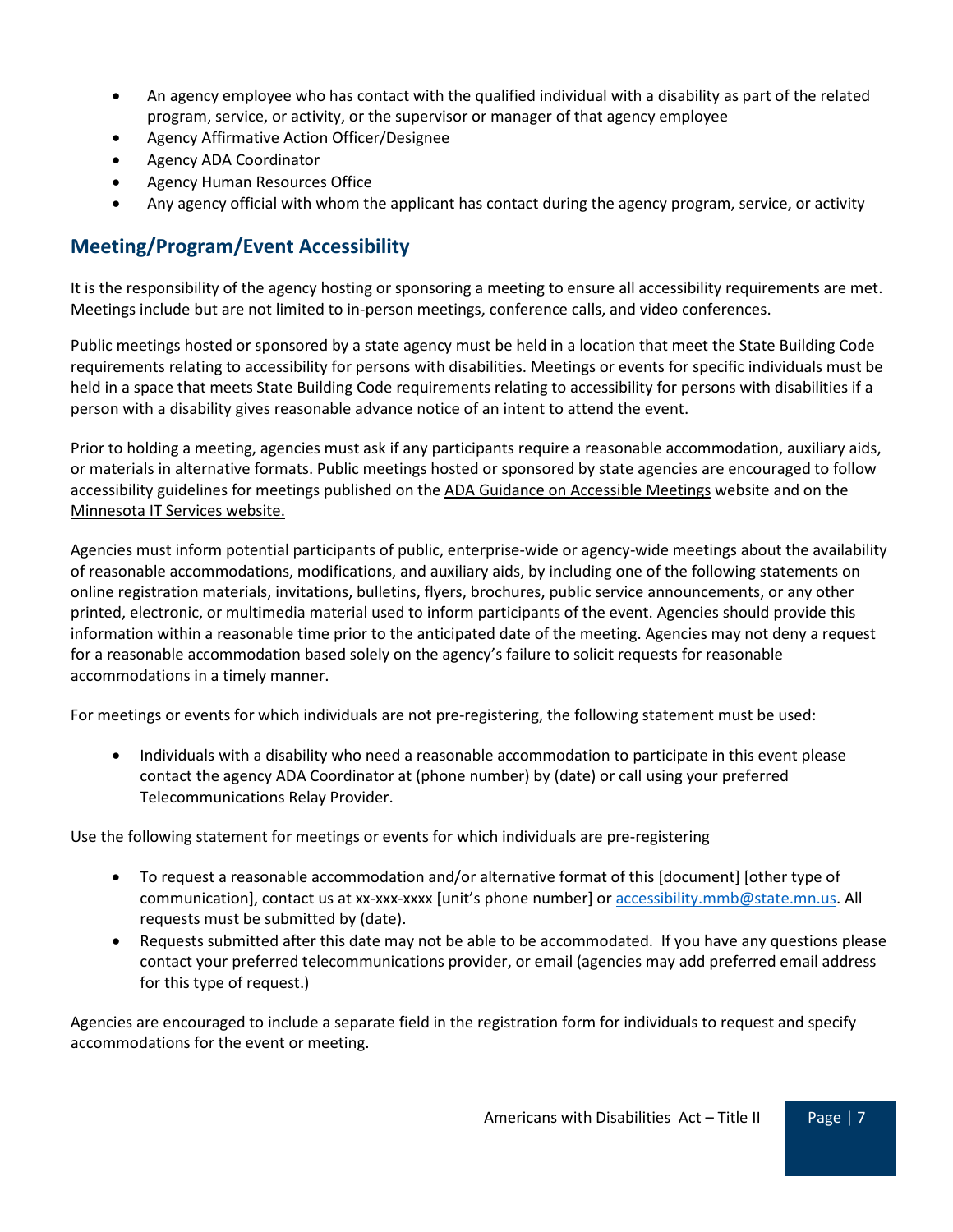# **Building Accessibility**

### *Physical Accessibility*

Agencies must comply with state and federal legal requirements regarding the provision of facilities that are accessible to and usable by individuals with disabilities. For further information regarding building accessibility, including accessibility of non-state owned leased and rented space, agencies should contact the Minnesota Department of Administration.

Please contact your ADA Coordinator to determine physical building accessibility needs.

#### *Evacuation Procedures for Individuals with Disabilities*

Agencies may have multiple evacuation options including horizontal evacuation, stairway evacuation, elevator evacuation, shelter in place, and area of rescue assistance. Agencies have a responsibility to develop an emergency evacuation plan that is readily accessible to and usable by individuals with disabilities. The Americans with Disabilities Act Coordinator or designee in each agency will work to develop a plan and consult the appropriate building and safety personnel to ensure the agency has evacuation procedures for people with disabilities.

## **Mobility Devices**

An agency must permit individuals with mobility disabilities to use wheelchairs and manually-powered mobility aids, such as walkers, crutches, canes, braces, or other similar devices designed for use by individuals with mobility disabilities, in any areas open to pedestrian use.

An agency must make reasonable modifications in its policies, practices, or procedures to permit the use of other power-driven mobility devices by individuals with mobility disabilities, unless the agency can demonstrate the class of other power-driven mobility devices cannot be operated in accordance with legitimate safety requirements based on actual risks.

In determining whether a particular power-driven mobility device may be allowed in a specific facility as a reasonable modification, state agencies must consider:

- The type, size, weight, dimensions, and speed of the device
- The facility's volume of pedestrian traffic
- The facility's design and operational characteristics
- Whether legitimate safety requirements can be established to permit the safe operation of the power-driven mobility device in the specific facility
- Whether the use of the power-driven mobility device creates a substantial risk of serious harm to the immediate environment or natural or cultural resources, or poses a conflict with federal land management laws and regulations

An agency must not ask an individual using a wheelchair or other mobility device questions about the nature and extent of the individual's disability.

An agency may ask a person using a mobility device other than a wheelchair to provide a credible assurance the mobility device is required because of the person's disability. A state agency that permits the use of another powerdriven mobility device by an individual with a mobility disability must accept the presentation of a valid, State-issued, disability parking placard or card, or other State-issued proof of disability as a credible assurance that the use of the other power-driven mobility device is for the individual's mobility disability. In lieu of a valid, State-issued disability

Americans with Disabilities  $Act - Title II$  Page | 8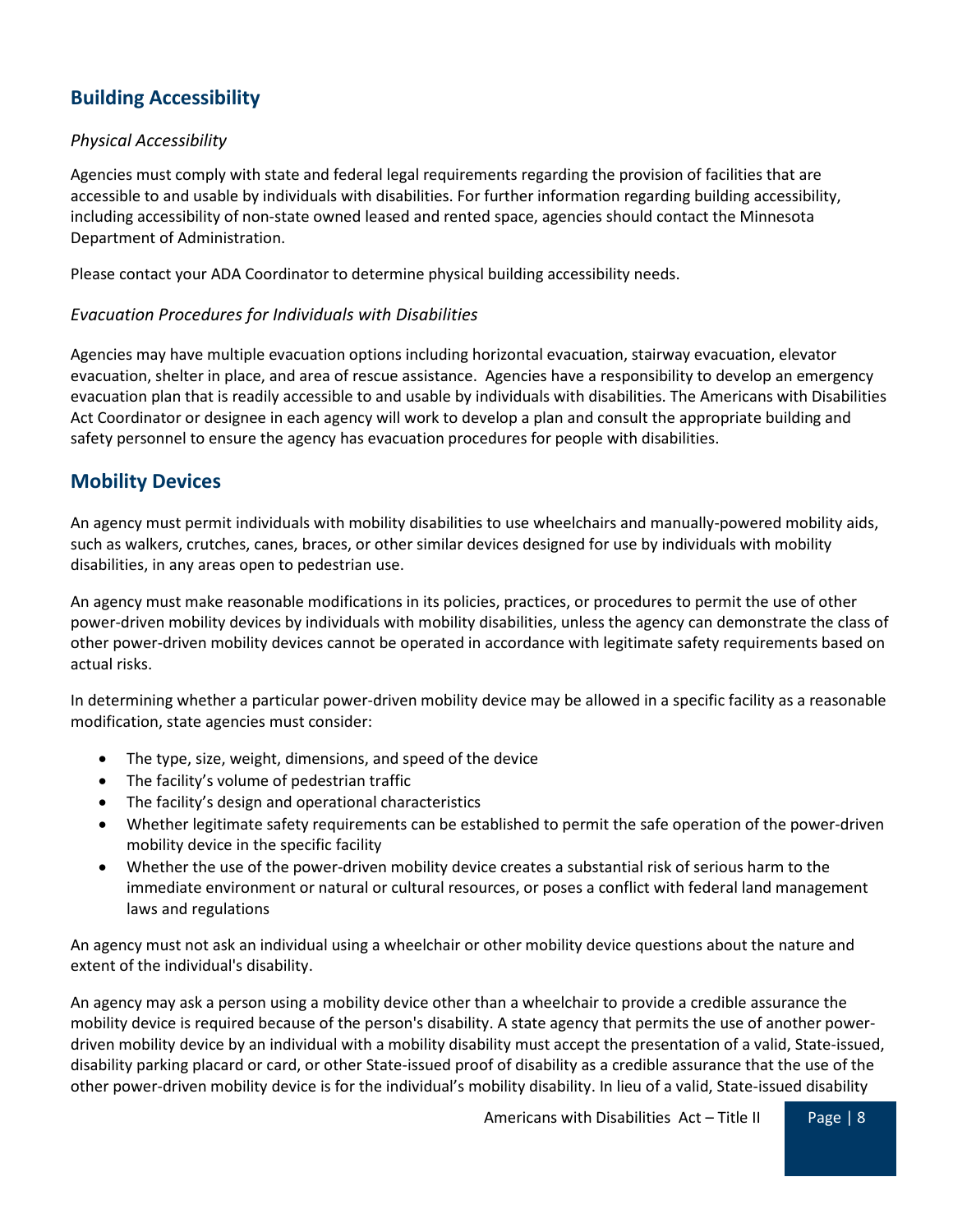parking placard or card, or State-issued proof of disability, a state agency must accept as a credible assurance a verbal representation, not contradicted by observable fact, that the other power-driven mobility device is being used for a mobility disability. A "valid" disability placard or card is one that is presented by the individual to whom it was issued and is otherwise in compliance with the State of issuance's requirements for disability placards or cards.

# **Service Animals**

Agencies must modify their policies, practices, or procedures to permit the use of a service animal by an individual with a disability, unless they can demonstrate that allowing the use of the service animal would fundamentally alter the nature of the service, program, or activity. However, agencies are not responsible for the care and supervision of a service animal. A service animal must be under the control of its handler through the use of a harness, leash, tether, voice control, or other effective means. An agency may ask an individual with a disability to remove a service animal if: (1) the animal is out of control and the animal's handler does not take effective action to control it; or (2) the animal is not housebroken. If a service animal is excluded for one of these reasons, an agency must give the individual with a disability the opportunity to participate in the service, program, or activity without having the service animal on the premises.

If it is not readily apparent, an agency may ask if an animal is required because of a disability and what work or task an animal has been trained to perform.

An agency may not:

- Ask about the nature or extent of a person's disability or require documentation of the disability
- Request special documentation for the service animal to be produced, such as proof that the service animal has been certified, trained, or licensed as a service animal
- Require that the dog demonstrate its ability to perform work
- Require individuals with a service animal to use a specific entrance

Individuals with disabilities must be permitted to be accompanied by their service animals in all areas of an agency's facilities where members of the public, participants in services, programs, or activities, or invitees, as relevant, are allowed to go.

Agencies must not charge an individual with a disability for being accompanied by a service animal, even if people accompanied by pets are required to pay fees. However, if an agency normally charges individuals for the damage they cause, an individual with a disability may be charged for damage caused by the individual's service animal.

## **ADA Annual Report**

Agencies are required to complete and submit an annual report that documents compliance with the ADA. The reporting period is from July 1 through June 30. The report must be submitted [online at MMB's website](https://mn.gov/mmb/employee-relations/equal-opportunity/ada/annual-report-ada.jsp) by the first business day in September. Direct any questions to the State ADA Coordinator.

# **ADA Self-Evaluation**

1991 ADA regulations required that by January 1993, all public entities were to evaluate all of their services, policies, and practices, to modify any that did not meet ADA requirements, and to develop a transition plan and time frame to make necessary structural changes. Agencies are encouraged to conduct additional self-evaluations to review the agency's programs, activities, and services for compliance with the ADA. The self-evaluation should cover nondiscrimination provisions, communications, program and facility accessibility, and web accessibility. After

Americans with Disabilities  $Act - Title II$  Page | 9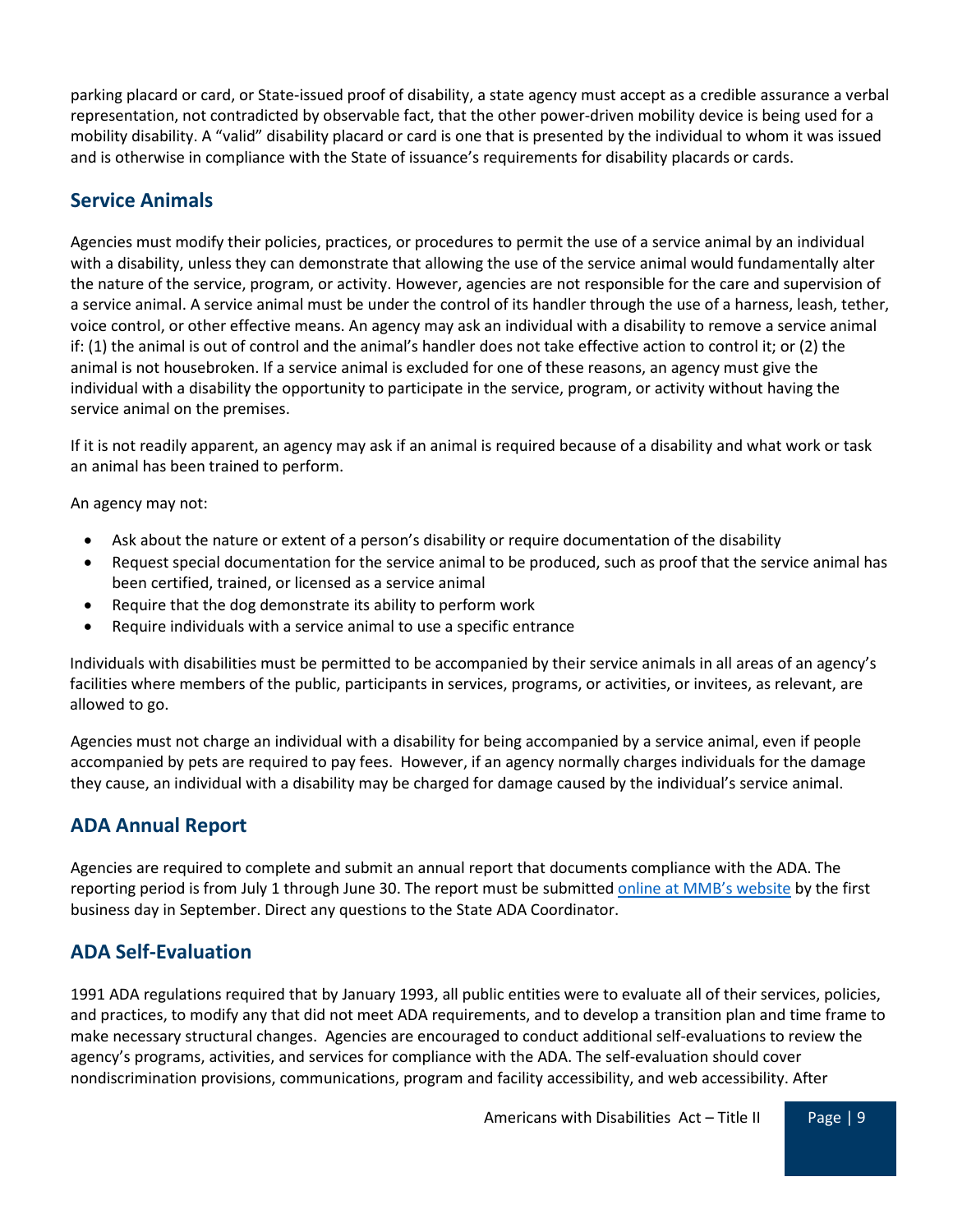conducting a self-evaluation, agencies should also develop a plan that addresses making structural and non-structural changes necessary to achieve accessibility. The plans should specify a time frame for completion. A self-evaluation may include an assessment of:

- Whether agency employees are familiar with the agency's Title II ADA obligations
- Whether employees know how to arrange for auxiliary aids and services to provide equal and effective communication with people with disabilities
- Whether agency policies and procedures provide equal opportunities for people with disabilities
- Whether there are physical or other barriers to access programs

Agencies must keep the self-evaluation for at least three years and available for public inspection upon request. Please contact your ADA Coordinator for further assistance.

# **Limitations**

#### *Safety Requirements*

An agency may impose legitimate safety requirements necessary for the safe operation of its services, programs, products, or activities. However, such safety requirements must be based on actual risks, not on mere speculation, stereotypes, or generalizations about individuals with disabilities.  $(28 C.F.R. § 35.130(h))$ 

#### *Personal Devices and Services*

A state agency is not required to provide personal devices, such as wheelchairs; individually prescribed devices, such as prescription eyeglasses or hearing aids; readers for personal use or study; or services of a personal nature including assistance in eating, toileting, or dressing. [\(28 C.F.R. § 35.135\)](https://www.ecfr.gov/cgi-bin/text-idx?node=28:1.0.1.1.36#se28.1.35_1135)

## *Fundamental Alterations to Programs/Undue Burden*

The law does not require modifications or actions that would fundamentally alter the nature of an agency's programs or services or impose an undue financial and administrative burden. An agency bears the burden of showing that a proposed modification or requested auxiliary aids or services would fundamentally alter the nature of the program, activity, or service, or impose an undue burden.

Any decision that providing a proposed modification or requested auxiliary aid or service would result in such fundamental alterations or undue burdens must be made by the agency head or the agency head's designee after considering all resources available for use in the funding and operation of the service, program, or activity. In addition, a decision to deny the proposed modification or requested auxiliary aid or service must be accompanied by a written statement of the reasons for the decision. If the agency denies the proposed modification or requested auxiliary aid or service, it must take any other action, that would not result in a fundamental alteration or undue burden, but that would nevertheless ensure that, to the maximum extent possible, individuals with disabilities receive the benefits or services provided by the agency.

## *Direct Threat*

An agency is not required to permit an individual to participate in or benefit from the services, programs, products, or activities of the agency when that individual with a disability poses a direct threat to the health or safety of others. In determining whether an individual poses a direct threat to the health or safety of others, an agency must make an individualized assessment, based on reasonable judgment that relies on current medical knowledge or on the best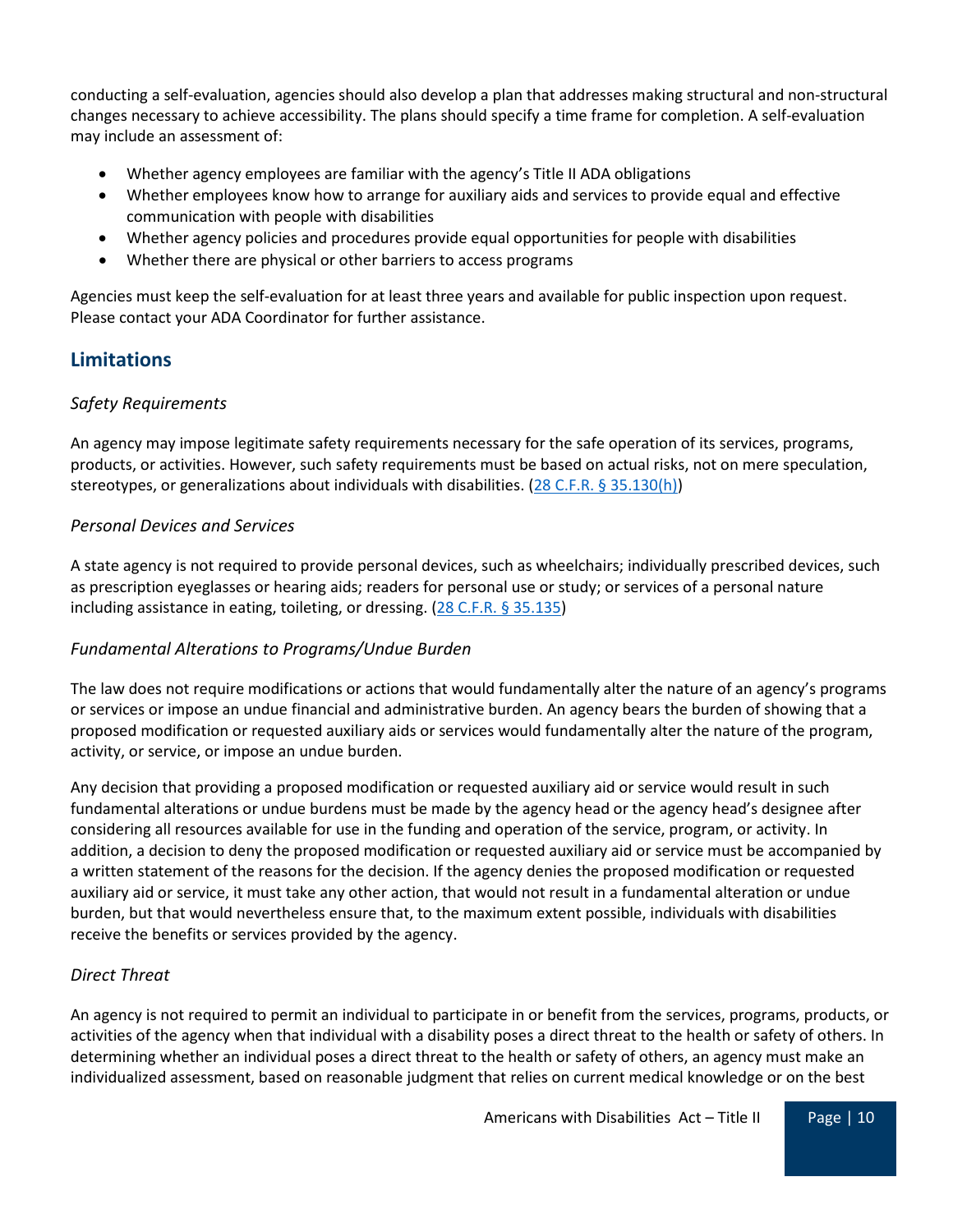available objective evidence, to ascertain: the nature, duration, and severity of the risk; the probability that the potential injury will actually occur; and whether reasonable modifications of policies, practices, or procedures or the provision of auxiliary aids or services will mitigate the risk. The agency bears the burden of showing a direct threat exists.

## **Retaliation Prohibited**

The agency does not allow retaliation against any person who does any of the following:

- Requests an accommodation, modification, or auxiliary aids or services on behalf of themselves or a third party
- Reports a violation under this policy
- Files a charge or complaint in connection with this policy or Title II of the ADA
- Participates in a related investigation or proceeding

Retaliation will not be tolerated. Any employee who is found to have engaged in retaliation in violation of this policy will be subject to discipline, up to and including discharge. Third parties who are found to have engaged in retaliation in violation of this policy will be subject to appropriate action.

# **PROCEDURAL REQUIREMENTS**

Agencies must have certain procedures in place.

## **Notice**

Agencies must provide [notice](https://mn.gov/mmb-stat/equal-opportunity/ada/ada-title-ii-notice-and-grievance-procedure-template.docx) to members of the public of their rights under the ADA. MMB has a sample notice available on its website.

## **Grievance Procedure**

Under the ADA, public entities with 50 or more employees must adopt and publish on the agency website a grievance procedure, which provides for prompt and equitable resolution of complaints related to accessibility. MMB has a [sample grievance procedure](https://mn.gov/mmb-stat/equal-opportunity/ada/ada-title-ii-notice-and-grievance-procedure-template.docx) available on its website.

An individual who believes they or a specific class of individuals has been subjected to discrimination on the basis of disability by a state agency may, by themselves or by an authorized representative, file a complaint using the agency's grievance procedure. Individuals are encouraged to work directly with the agency and to resolve the issue. If a resolution is not reached, an individual may also contact the Agency ADA Coordinator.

Individuals are encouraged to use the state's internal complaint procedures, but may also choose to file a complaint externally with a relevant government enforcement agency. Depending on the circumstances, a complaint may be filed with the Minnesota Department of Human Rights (MDHR), the U.S. Equal Employment Opportunity Commission (EEOC), the U.S. Department of Justice, or through other legal channels. There are time limits for filing such complaints; individuals may contact the relevant enforcement agency or legal counsel for more information.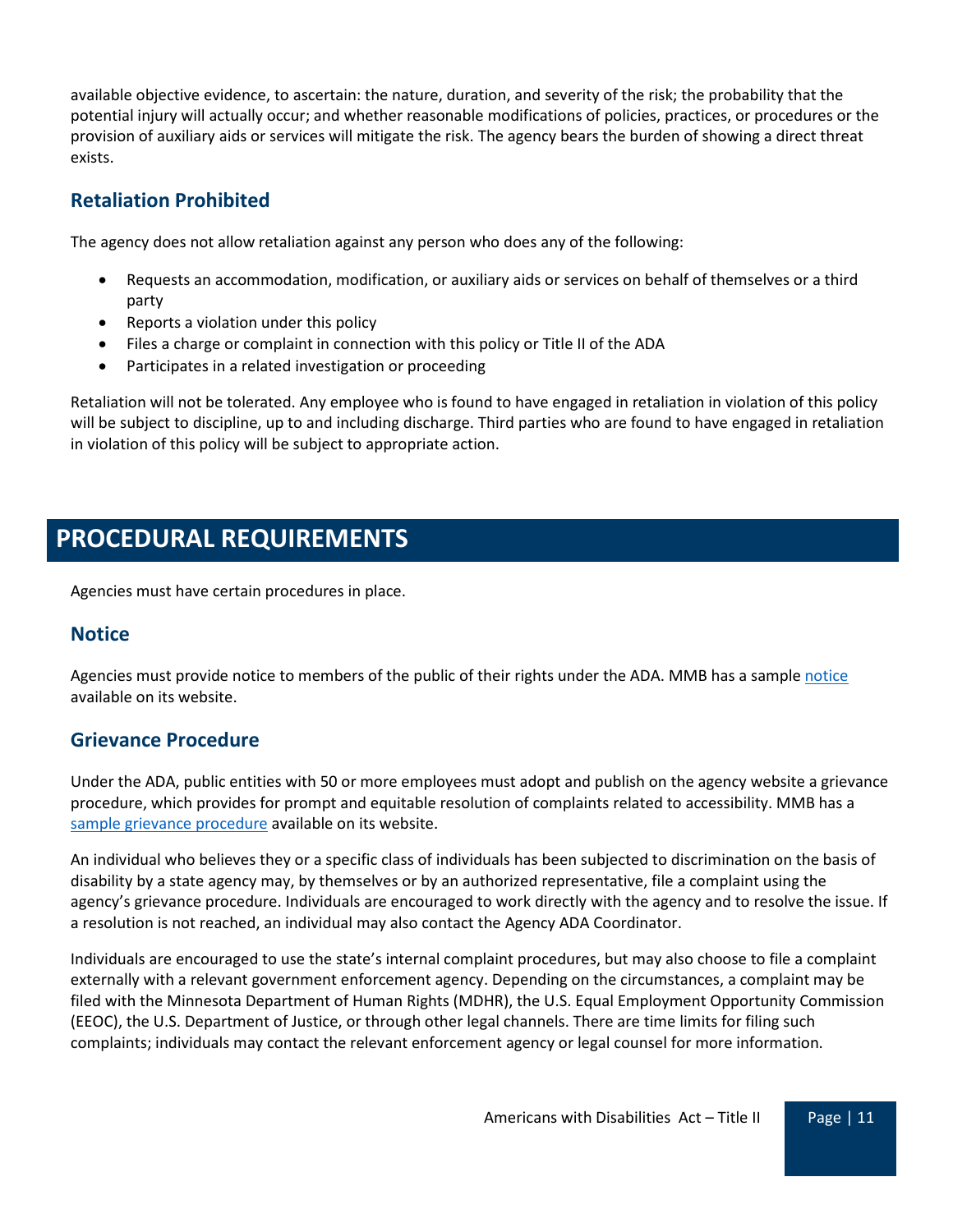## **Americans with Disabilities (ADA) Coordinator**

Under the ADA, public entities with 50 or more employees must designate at least one responsible employee to coordinate ADA compliance (commonly referred to as the "ADA Coordinator"). Each agency head must appoint an ADA Coordinator and communicate that appointment to the State ADA/Disability Coordinator at Minnesota Management and Budget. The ADA Coordinator is responsible for directing and coordinating the agency's compliance with Title I & Title II of the ADA.

# **RESPONSIBILITIES**

## **Agencies are responsible for:**

- Adopting this policy. However, agencies may develop additional agency-specific sections and supplemental forms that are consistent with this policy and the law
- Ensuring qualified individuals with disabilities have an opportunity to request accessible communications, auxiliary aids and services to participate in an agency's programs, services, products, and activities
- Providing, as appropriate, employees with the training, supervision, and coaching necessary to ensure the employees can timely and appropriately respond to requests from individuals with disabilities in accordance with the law and this policy
- Providing the name and contact information of the agency ADA Coordinator to employees upon request
- Completing and submitting an annual report that documents compliance with the ADA
- Completing an ADA self-evaluation and developing a transition plan
- Providing notices, establishing required policies and procedures
- Ensuring compliance with laws, creating relevant policies, and drafting timely and accurate reports which are relevant to their specific programmatic responsibilities (e.g., *Olmstead* requirements)
- Posting the ADA grievance procedure in public areas with the contact information of the agency's and/or state's ADA coordinator

## **MMB is responsible for:**

- Administering and maintaining this policy
- Assisting agencies with implementing the provisions of this policy
- Developing training for use by agencies

# **FORMS AND SUPPLEMENTS**

The following documents are available on MMB's website:

- [Request for Accommodation Form](https://mn.gov/mmb-stat/equal-opportunity/ada/ada-accommodation-request-form-title-ii.pdf) (pdf version)
- [ADA Title II Sample Notice and Grievance Procedure](https://mn.gov/mmb-stat/equal-opportunity/ada/ada-title-ii-notice-and-grievance-procedure-template.docx) Template